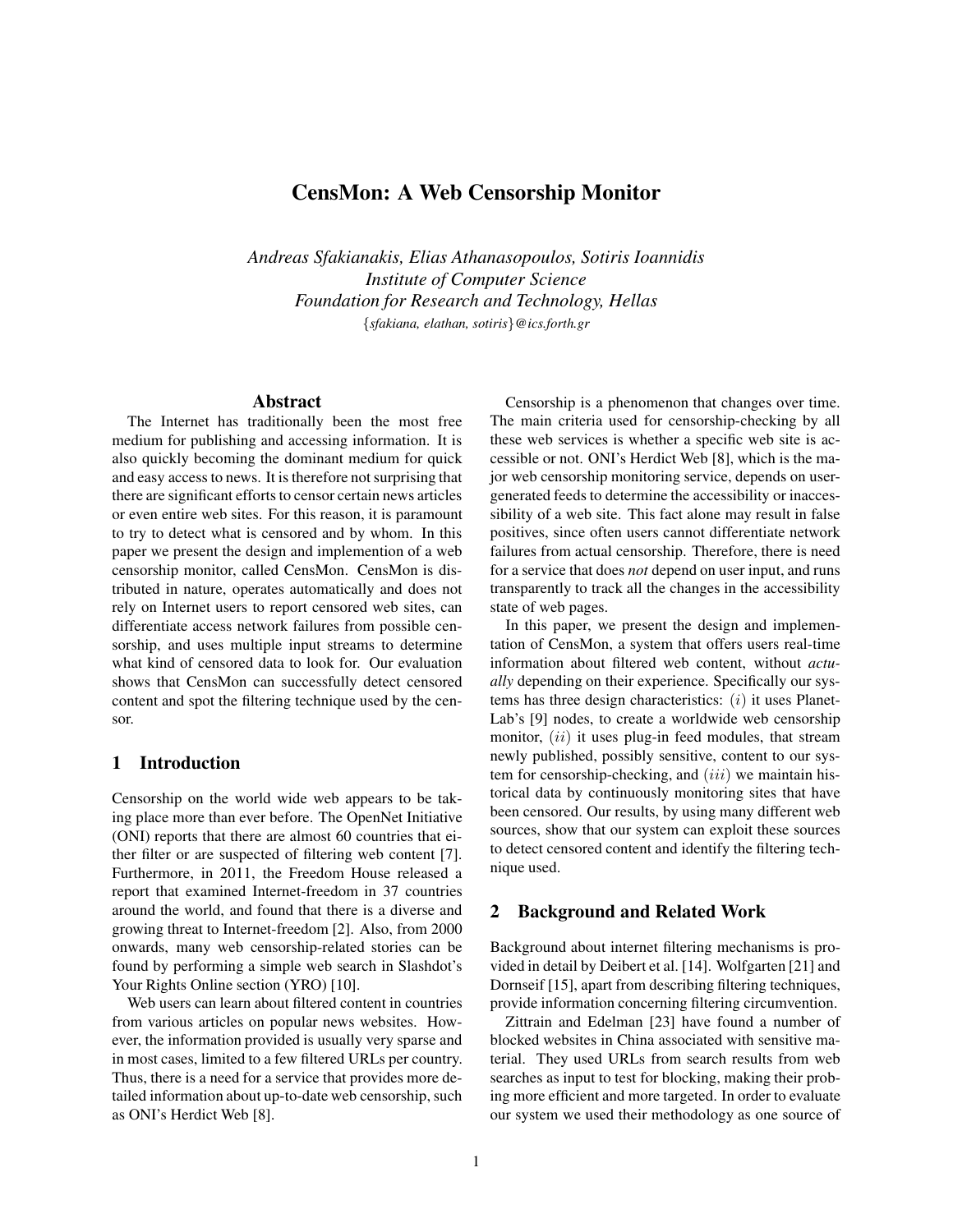our system's inputs.

Clayton et al. [12] give a detailed presentation of how web content blocking works. The main focus of their work is to reveal the mechanisms behind the Great Firewall of China. Moreover, they propose a naive but effective way to circumvent the Chinese firewall by just ignoring the injected TCP RST packets that the firewall generates. This work further motivates our effort and provide us with information about characteristics of the specific content blocking mechanism.

In 2007, Crandall et al. [13] proposed Conceptdoppler, an approach based on Latent Semantic Analysis (LSA) [17] to semi-automatically extract filtered keywords in China. In Conceptdoppler, words that were related to concepts that are deemed sensitive were extracted using LSA and then active measurements were conducted to evaluate their results. Moreover, Park and Crandall's latest work [19] is focusing on HTML response filtering and the discontinuation of this technique in China. Both these works influenced our methodology in order to spot URL keyword filtering and differentiate it from HTTP response keyword filtering and HTTP Header keyword filtering.

Mathrani et al. [18] tried to get a snapshot of censorship in 10 countries. Their design methodology of their probing mechanism influenced us in enabling us to detect the root cause of the filtering that was reported.

Xu et al. [22] use low-level network characteristics in order to detect the location of the filtering devices. To accomplish that, they use PlanetLab nodes for their probes, an approach that we follow as well.

The Open Net Initiative [7] is an organization that investigates and analyses Internet filtering. They provide country profiles that describe the social background and the reasons why censorship is employed, and release reports on different countries that censor the Internet. Moreover, they provide statistics about internet usage at each country, as well as a service called HerdictWeb [8] that informs web site visitors about what is censored in each one of these countries. Herdict Web allows one to see what is inaccessible, where it is inaccessible, and for how long. It uses crowd-sourcing to get information about censorship and present a real-time view of the experiences of users around the globe. Unfortunately, this service relies heavily on web users that can sometimes falsely report the inaccessibility of a site, raising a need for differentiation between censorship and network error. CensMon does not have access to as many nodes as Herdict, but it can work in a complementary fashion since it uses an automated mechanism.

Finally, there a few other existing applications that monitor Internet censorship events which are either focused on a specific country [5] or their agent network is still quite limited to have an accurate global view [6].

## **3 CensMon Architecture**

CensMon is a system that conducts extensive accessibility tests, trying not only to detect the presence of filtering but also to spot the root cause of it, if possible. It consists of two basic building blocks: the central server and the network of sensing nodes. We refer to the sensing nodes as CensMon's agents. In this section, we describe the properties of CensMon's central server and demonstrate the design of our system by providing a test case.

## **3.1 Central Server**

The central server is the core of the entire system. The web front-end runs there as well as all the scripts handling CensMon's input. Also it runs the database that stores all probing information and the filtering history.

### **3.2 Filtering Detection Procedure**

We will now describe the methodology followed by our system. There are eight steps that take place in our system:

- 1. At the start, the central server receives as input a URL to test. It then forwards this URL to all alive agents in CensMon's network to be tested. To avoid a flood of messages to all agents, we have inserted a small time-out between messages that are sent to the agents.
- 2. Once an agent receives a URL from the server, its initial task is to make a DNS request for the domain of the URL so as to get the corresponding IP address or addresses. If no IP address is returned from the DNS server then the agent reports to the central server the probable cause of the DNS failure (e.g. connection refused, connection timed out or non-existing domain) to take further action.
- 3. If the agent successfully resolves the IP address of the domain in question, it tries to connect to that IP address at port 80, in an attempt to detect whether IP address blacklisting takes place. Upon successful connecting to the remote port, the agent continues to the next step of our protocol, otherwise it reports the connectivity problem to the central server.
- 4. Having determined there is no IP address blocking, the agent tries to find out if there is any kind of filtering at the application level (HTTP). The agent tries to detect URL keyword filtering. Inspired by Park's [19] approach, we have set up a seperate web server serving null (empty) content so as to avoid HTML response keyword filtering. The agent contacts our webserver requesting our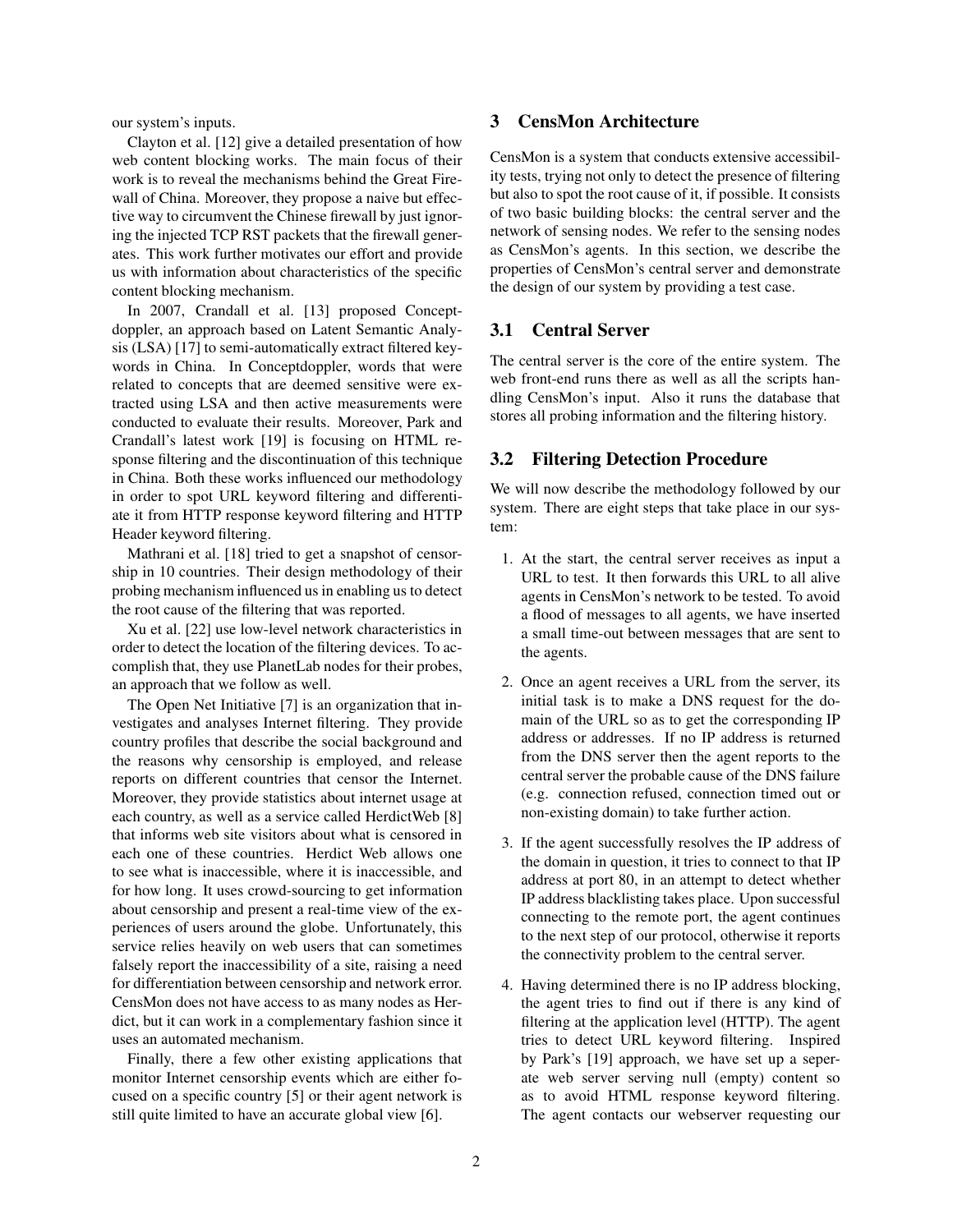webserver's default URL concatenated with the URL requested from CensMon server. This is, if the requested URL is http://www.cnn.com, then our agent's HTTP request becomes http://www.ourdomain.com/www.cnn.com. This way the agent detects whether there is any kind of URL keyword filtering or the expected *404 Not Found* Status Code is returned. Again, if the agent detects URL keyword filtering it reports it to the central server.

- 5. Finally, the agent attempts to access the initial URL (using HTTP 1.1) and sends the received status code, HTML code and information gathered from the previous steps to the central server. In case of redirection the agent additionally reports the final URL and the final IP address visited.
- 6. Since all the agents have reported their findings for a specific probe, the central server starts its postmortem analysis of the agents' reports. CensMon can detect filtering that uses DNS Name hijacking (probable redirection to a block-page) by using *whois* service and by correlating the resolved IP addresses (matching IP prefixes) returned by DNS servers to all our agents concerning a specific URL. Nevertheless, if a domain name has more than one associated IP addresses, then our data are not enough to determine DNS manilupation with precision.
- 7. Next, CensMon tries to identify censorship of partial content in a web page. Since the HTML code of a web page that was successfully accessed by one of our agents is stored at the server, CensMon analyses the HTML code of the web pages returned by all agents and are associated with the same URL. When the md5 hashings of the URLs' HTML code differ, CensMon uses Arc90's Readability functionality [1] in order to extract the content that is most likely to be the stuff a user wants to read (and what the censor wants to filter). Python port of arc90's readability traverses the DOM and uses a scoring function that rewards an element for containing text, punctuation, and class or id attributes typically associated with the main content of a site. This way CensMon deals with automatic changing/updated contents (such as news sites, e.g. nytimes.com) or contents that are localized (depending on where the user is coming from). CensMon uses fuzzy hashing [16] for comparing the URLs' *readable* HTML code and detecting partial filtering.
- 8. Lastly, when an inaccessibility event is reported, CensMon marks it as suspicious for filtering and begins to track the specific URL with the agent that



Figure 1: The CensMon Architecture.

reported the inaccessibility. This tracking is mandatory for CensMon to be able to differentiate between filtering, in cases where inaccessibility is repeatedly reported, network errors, if the URL finally becomes accessible, or change in censor policy.

The architecture of CensMon is illustrated in Figure 1. Figure 1 shows a user accessing CensMon's web front end, which is one of the possible systems inputs (in the upper right part of there figure are the inputs used during the evaluation period). The user can choose if they want to forward the URL in question to a specific alive agent or to all of CensMon's agents. Then the central server will forward the query and will try to detect possible filtering of the user request. Afterwards, server stores the results reported by the agents in the database. Finally, CensMon informs the user via web front-end, if a specific agent was chosen, or via email, if the entire agent nework was selected.

## **4 Evaluation**

In this section we present the results of a preliminary evaluation of CensMon . First, we describe the experimental setup and then we present all the experimental results.

## **4.1 CensMon Agent Network**

For our testbed we used nodes from PlanetLab. We run CensMon agents on PlanetLab nodes forming the Cens-Mon network. More precisely, we have deployed 174 agents in 33 different countries (141 distinct ASes, 130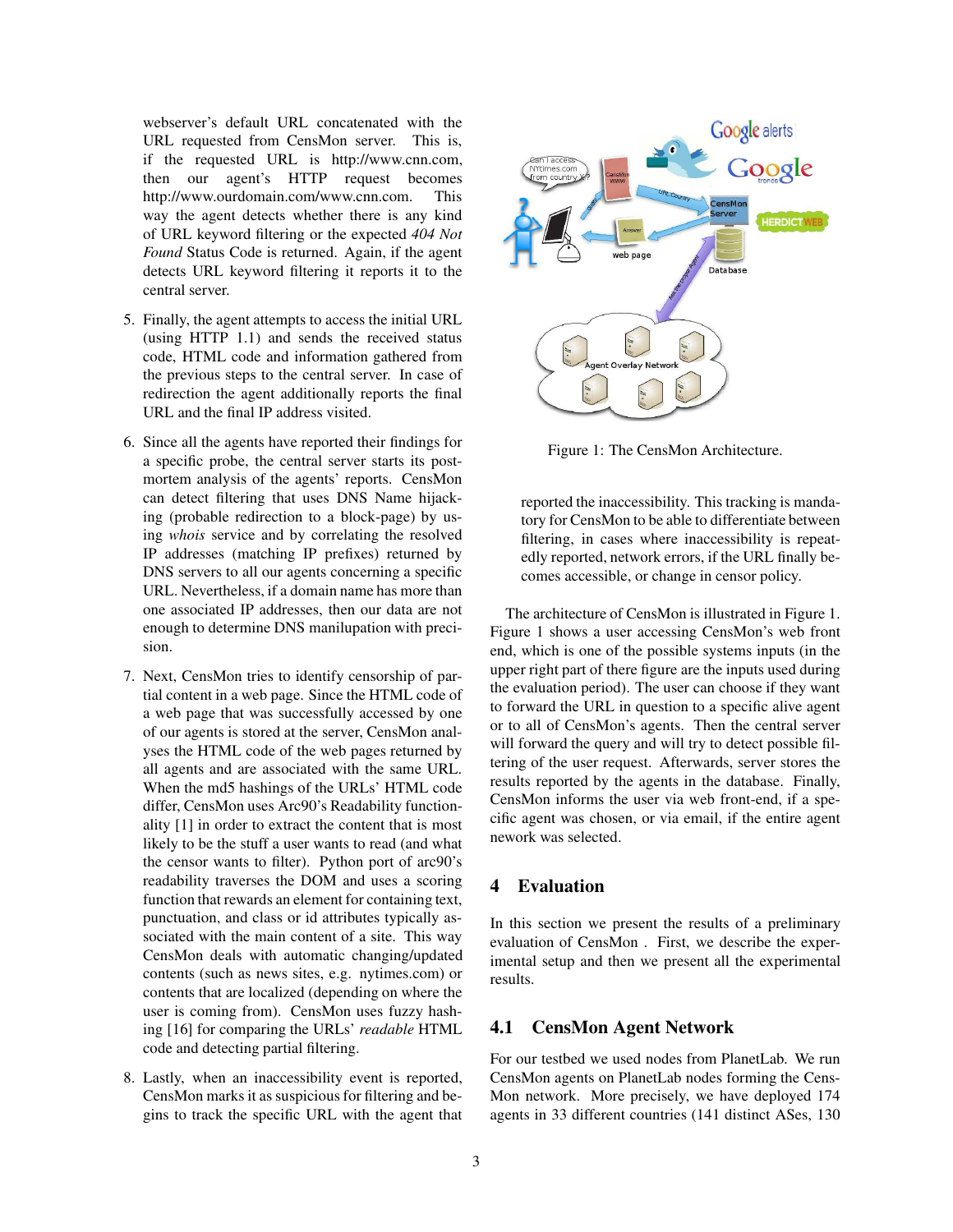| Country<br>Code | #Agent<br><b>Nodes</b> | #ASes          | Country<br>Code | #Agent<br><b>Nodes</b> | #ASes | Country<br>Code | #Agent<br>Nodes | #ASes          |
|-----------------|------------------------|----------------|-----------------|------------------------|-------|-----------------|-----------------|----------------|
| AR              |                        |                | <b>GR</b>       | 2                      |       | NZ              | $\overline{2}$  | $\overline{2}$ |
| BΕ              |                        |                | HК              | 2                      | 2     | PL              | 5               | 3              |
| <b>BR</b>       | 5                      | 3              | HU              |                        |       | PT              | $\overline{2}$  |                |
| CA              | 7                      | −              | IΕ              |                        |       | <b>RU</b>       | $\overline{2}$  | $\overline{2}$ |
| <b>CH</b>       | 5                      |                | IL              | 3                      |       | <b>SE</b>       | $\overline{2}$  | $\overline{2}$ |
| CN              |                        |                | IT              | 2                      |       | SG              | $\overline{2}$  | $\overline{c}$ |
| DE              | 15                     | $\overline{4}$ | JO              |                        |       | SI              | л               |                |
| ES              | 4                      | 3              | JP              | 10                     | 8     | <b>TR</b>       |                 |                |
| FI              |                        |                | KR              | 3                      | 3     | TW              | 5               | $\overline{4}$ |
| <b>FR</b>       | ┑                      | 4              | NL              | 3                      | 2     | US              | 72              | 72             |
| GB              | 3                      | 2              | NO              |                        |       | UY              |                 |                |

Table 1: Number of CensMon agents and number of ASes per country.

distinct cities) in PlanetLab. Table 1 shows the countries, the number of deployed agents in each one of them as well as the number of the corresponding ASes. In order to evaluate our system we used input from different sources. We now discuss how these sources provide CensMon with URLs to test.

*User Input.* CensMon has a front-end which enables users to insert URLs in the system. Users should specify the URL as well as the agent they want the system to forward the request to. After a successful request, users get the respective response and the HTML code of the requested URL. Another option is to insert a URL to be forwarded to all the CensMon agent network.

*Google Alerts.* Apart from user input, we use Google Alerts [4], a service provide by Google, for automatically inserting URLs of interest in our system. Google Alerts are email updates of the latest relevant Google results based on a topic of choice. The characteristics of an alert is the topic that we are interested, the frequency of receiving alerts (we choose to receive web alerts as they happen) and finally the type of the alert. Google Alerts offer five types of alerts for a specific topic: News alerts (related URLs from news sites), Blog alerts (URLs from Blogs), Real-time alerts (latest related Tweets), Discussion alerts (related threads from various fora) and Video alerts (newly published related videos).

Using Google Alerts as an input source we can check web content that may be censored and test how Cens-Mon responds to this newly published content. We registered a Gmail account and added 4 topics to our alert services. These topics was *internet censorship*, *net neutrality*, *freedom of speech* and *human rights*. For each of these topics our email account receives alerts for all four type of alerts presented above. Using an IMAP client we fetch and insert all alerts to CensMon .

*Internet Trends.* In parallel, we want to test URLs that are associated with current trends discussed over the Internet. For this reason, we use the popular social network Twitter [11] and Google Hot Trends [3] for extracting periodically popular trends. Google Hot Trends [3] is a service provided by Google, where one can see a snapshot of people's interests. Nevertheless, since Twitter trends and Google Hot Trends do not include necessarily URLs, we extract characteristic keywords associated with these trends and then, by using the Google Search Engine, we feed CensMon with the top-10 URLs returned by Google for a given trend.

*Herdict's Web Reported URLs.* Since the OpenNet Initiative [7] is the best source of information for Internet censorship, we use as input the latest reported URLs by web users from the Herdict Web [8] site to test them with our infrastructure. We were periodically visiting Herdict Web site and automatically extracting the URLs that were reported by web users.

*ONI's Categories for Internet Censorship.* ONI [7] has released a list of categories in the global URL list for Internet censorship research. We chose ten of them in order to find related URLs and insert them to Cens-Mon . The ten categories that we selected are: news outlets, freedom of speech, entertainment, government, terrorism, porn, gambling, religion, net neutrality and human rights. We then proceed and search through Google Search Engine to find the top-100 results for each category. The resulting 1000 URLs of the above categories were inserted to CensMon so as to be tested through the agent network.

## **4.2 Experimental Results**

All evaluation measurements were conducted during a 14-day period in April 2011. At this period CensMon tested 4950 unique URLs from 2500 domains. Moreover, CensMon detected 951 unique URLs from 193 domains as filtered. Table 2 depicts the number of unique domains found as censored by CensMon during the evaluation period.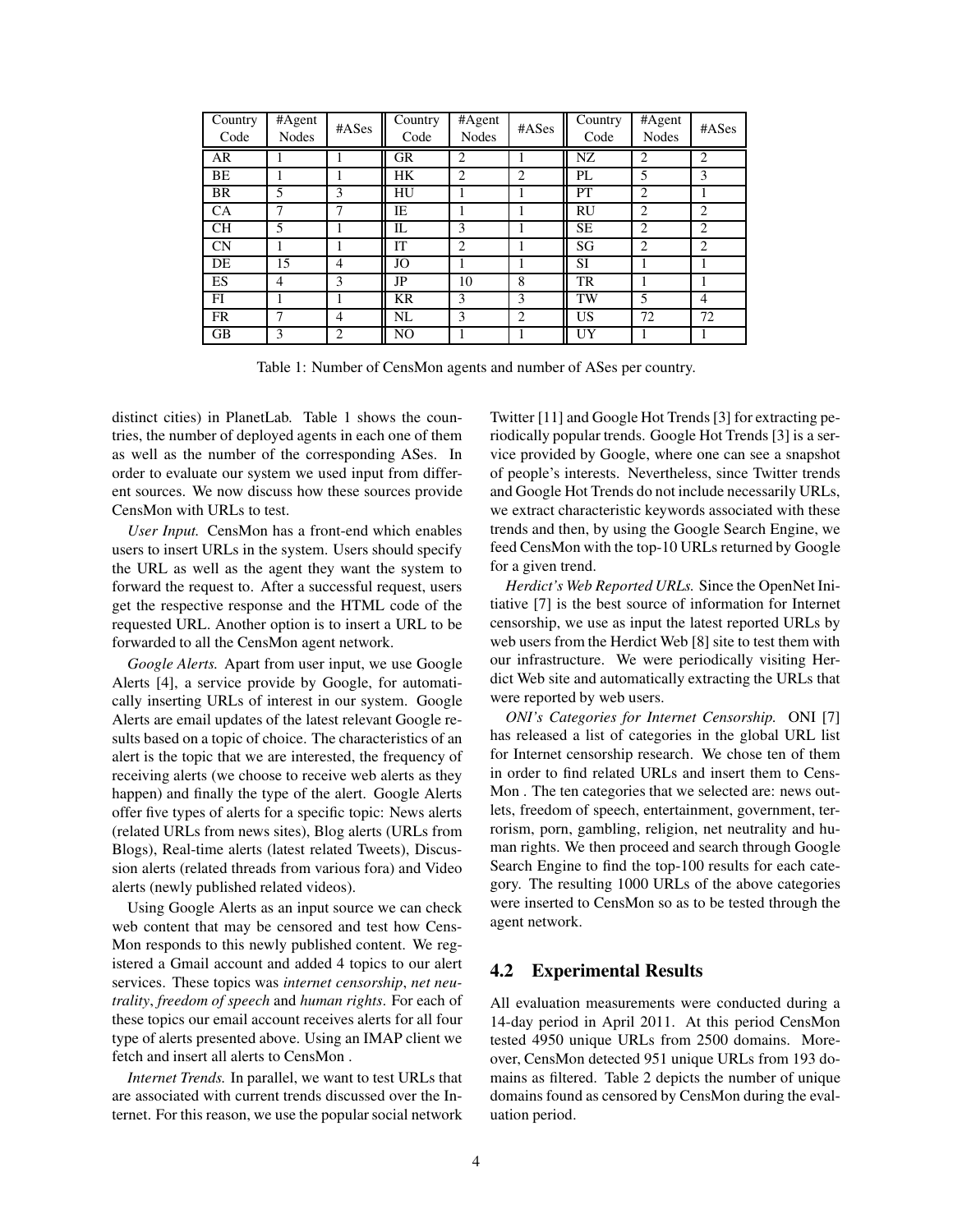| AR        | $\theta$ | GR | $\Omega$       | NZ        | $\Omega$ |
|-----------|----------|----|----------------|-----------|----------|
| BE        | 0        | HК | $\overline{2}$ | PL        | 0        |
| <b>BR</b> | 0        | HU | 1              | PT        | 0        |
| <b>CA</b> | 0        | IE | 1              | RU        | 0        |
| CН        | 0        | П. | 0              | <b>SE</b> | 0        |
| <b>CN</b> | 176      | IT | 0              | SG        | 0        |
| DE        | 1        | JO | 5              | SI        | 0        |
| ES        | 0        | JP | 1              | TR        | 6        |
| FI        | 0        | KR | 0              | TW        | 0        |
| FR        | 0        | NL | 0              | US        | 0        |
| GВ        | 0        | NО | 0              |           | 0        |

Table 2: Censored domains found per country by Cens-Mon.



Figure 2: Percentage breakup of the layer at which the filtering was detected during CensMon 's evaluation period.

In Figure 2 we can see the percentage of the filtering techniques concerning the censored URLs found during the evaluation period. Furthermore, CensMon reported that for the domains that was detected filtering at HTTP level in China, 71% of these domains were censored due to URL keyword filtering. Finally, throughout the evaluation period CensMon did not detect any partial filtering of a web page.

Figure 3 shows the distribution of the unique domains that CensMon has detected as censored for all the agent nodes. As we can see, about 86% of the agent nodes have not reported any filtering event to be categorized as censored by CensMon . Moreover, about 10% of the agent nodes have found 1 to 6 domains as censored. The Chinese agent node was by far the one that reported filtering in 176 domains marked as censored.

CensMon can detect whether an inaccessibility was reported due to temporary failure or filtering after a number of tracking attempts. Whenever our system gets information by one of the agents that a specific URL is inaccessible, it tracks it in order to spot the differentiation between filtering and a possible network error events. As Figure 4 depicts, 21% of all the URLs that CensMon started to track were accessible after the first tracking attempt and during *all* the rest of the evaluation period, concluding that the initial inaccessibility had been caused due to network failure. Moreover, the decrease of the percentage after the first tracking attempt can be explained due to the fact that the very first attempt is done by all



Figure 3: Cumulative distribution of the unique censored domains found during evaluation period.



Figure 4: Percentage of temporary network failures detected after a varying number of CensMon tracking attempts.

agent nodes trying to reach the same web server, while tracking attempts are more lightweight. Therefore, after 3 tracking times we can be confident that what CensMon tracks is rather a filtering event than an early and temporary network failure. However, we have tested manually these 193 domains that were reported as censored in order to check for false positives and we have found that 3 of them were falsely marked.

Finally, 123 distinct URLs that were inserted as input to CensMon through ONI's Herdict Web site. CensMon started to track 245 cases that an inaccessibility was reported coming from 75 agent nodes in 20 countries. At last, 192 of the 245 cases of reported inaccessibility were at least one time accessible from our system while the rest 53 cases were reported as inaccessible during all our evaluation period.